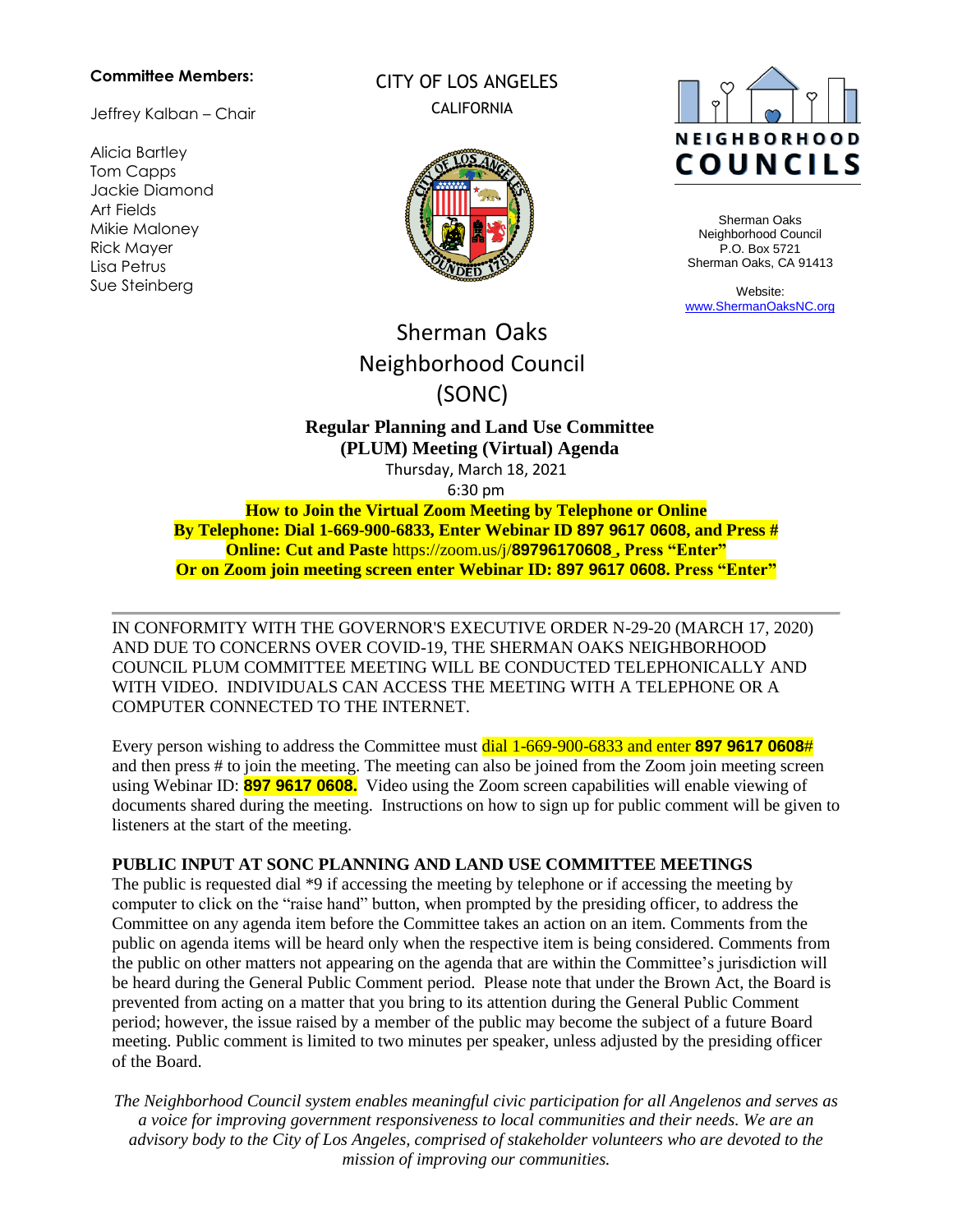Sherman Oaks Neighborhood Council Regular Planning and Land Use Committee Agenda Page 2

### AGENDA

- **1.** Call to Order by Jeff Kalban, Chair
- **2.** Roll Call
- **3.** Review and approval of minutes
- **4.** Introduction of elected officials and staff - Questions and answers.
- **5)** Chair's Report
- **6)** Plan Review Board Report

Supporting Documents, pictures, and drawings for the items listed below that are received by the committee are posted on our website with the agenda as they become available. Returning items are posted with a previous agenda. Agenda items may be heard out of the listed order.

**7a)** Old Business- 14568 Dickens, Small Lot Subdivision

 i)Presentation by Applicant's Representative ii) Public comment and discussion iii) Committee discussion and possible motion and vote

**7b)** New Business- 5043 Van Nuys Blvd. Chick-fil-A drive thru restaurant at the old Corky's site

- i) Presentation by Applicant's Representative
- ii) Public comment and discussion
- iii) Committee discussion and possible motion and vote

**8)** Public forum: comments by the public on non-agenda items within the Committee's jurisdiction

**9)** Committee Business

**10)** Adjourn

#### **THE AMERICAN WITH DISABILITIES ACT**

As a covered entity under Title II of the Americans with Disabilities Act, the City of Los Angeles does not discriminate on the basis of disability and upon request will provide reasonable accommodation to ensure equal access to its programs, services, and activities. Sign language interpreters, assisted listening